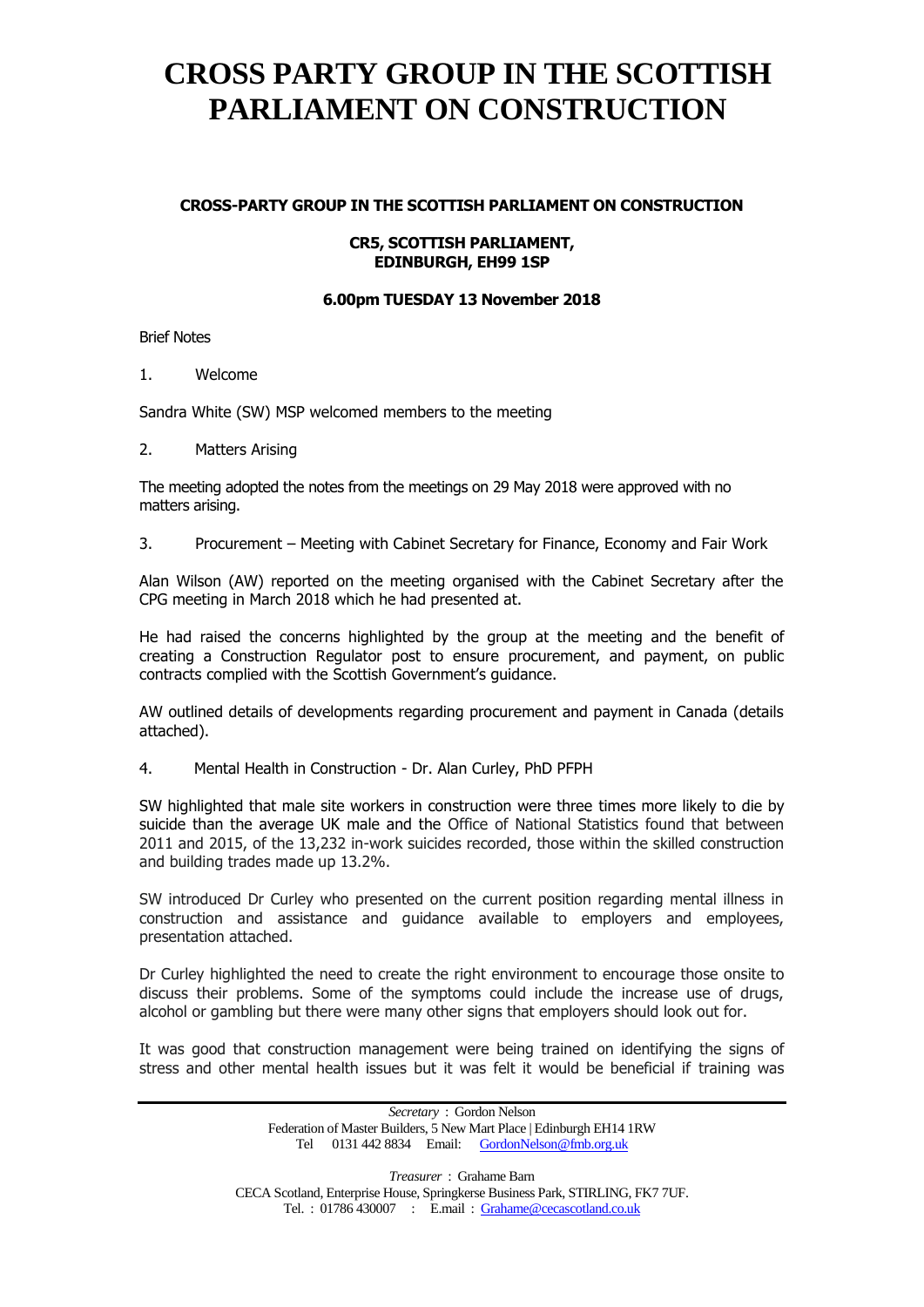# **CROSS PARTY GROUP IN THE SCOTTISH PARLIAMENT ON CONSTRUCTION**

given across the whole workforce as this would assist peers to identify issues and raise, or address, concerns.

There were also concerns regarding post-traumatic stress in the workforce should they witness a suicide or major incident and relevant action would be required to ensure the mental health of the workforce.

There was concern regarding the nature of construction with many onsite workers having to work away from home and often in poor accommodation. This removed them from their personal support network and could have detrimental effect on their mental health.

It was felt that public contracts should take into account mental health of those who would be, and had been, working on them and include this as part of the procurement process to ensure a mentally healthy workforce.

5. Any Other Business

None

6. Date of Next Meeting

Tuesday 29<sup>th</sup> January 5.30pm.

*Secretary* : Gordon Nelson Federation of Master Builders, 5 New Mart Place | Edinburgh EH14 1RW Tel 0131 442 8834 Email: [GordonNelson@fmb.org.uk](mailto:GordonNelson@fmb.org.uk)

*Treasurer* : Grahame Barn CECA Scotland, Enterprise House, Springkerse Business Park, STIRLING, FK7 7UF. Tel. : 01786 430007 : E.mail : [Grahame@cecascotland.co.uk](mailto:Grahame@cecascotland.co.uk)